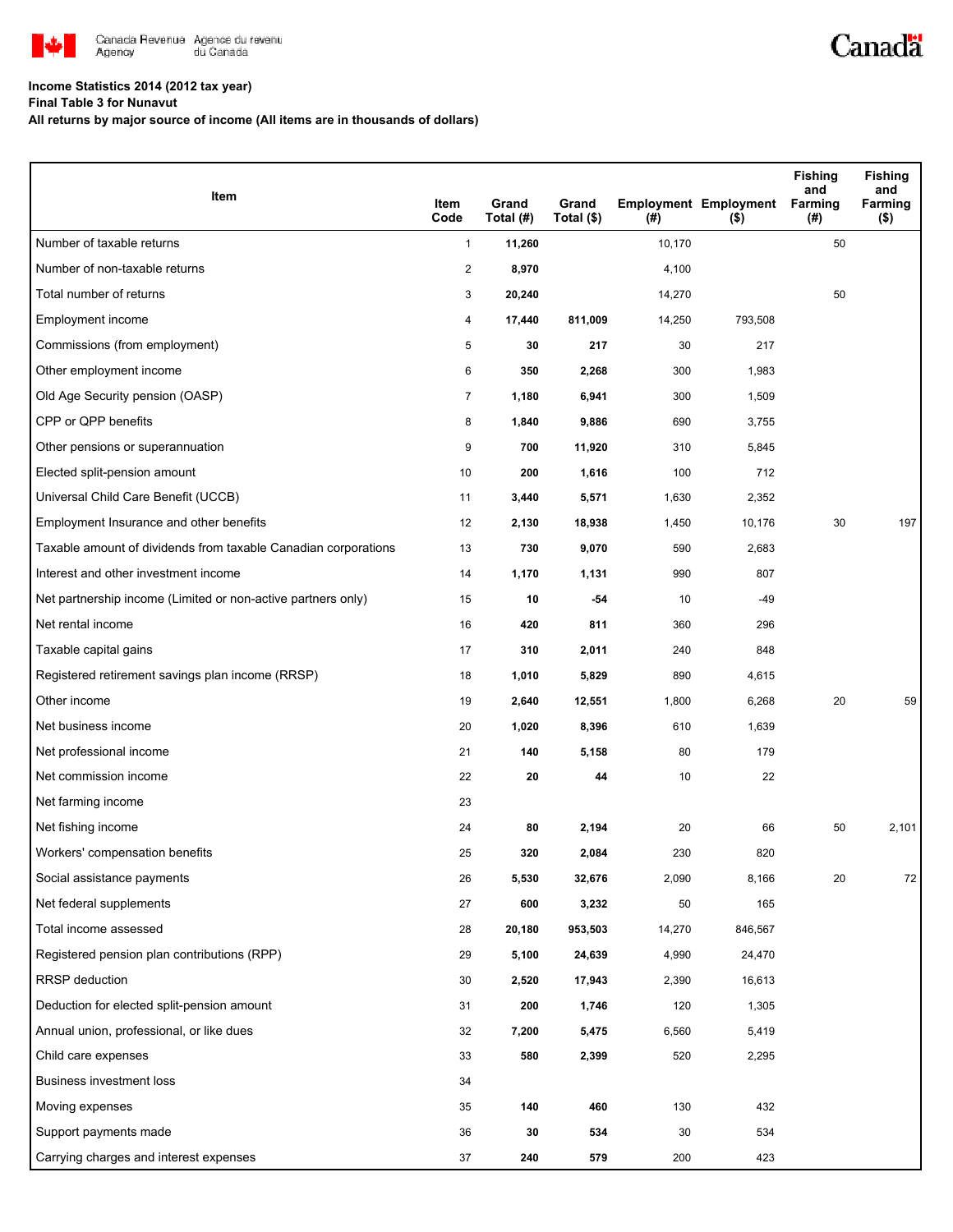

# **Income Statistics 2014 (2012 tax year)**

## **Final Table 3 for Nunavut**

# **All returns by major source of income (All items are in thousands of dollars)**

| Item                                                                                           | ltem<br>Code | Grand<br>Total (#) | Grand<br>Total (\$) | (#)    | <b>Employment Employment</b><br>$($ \$) | <b>Fishing</b><br>and<br>Farming<br>(#) | <b>Fishing</b><br>and<br>Farming<br>$($ \$) |
|------------------------------------------------------------------------------------------------|--------------|--------------------|---------------------|--------|-----------------------------------------|-----------------------------------------|---------------------------------------------|
| Deductions for CPP/QPP contributions on self-employment and other<br>earnings                  | 38           | 470                | 300                 | 180    | 25                                      | 20                                      | 35                                          |
| Deductions for provincial parental insurance plan (PPIP) premiums<br>on self-employment income | 39           |                    |                     |        |                                         |                                         |                                             |
| Exploration and development expenses                                                           | 40           | 10                 | 460                 |        |                                         |                                         |                                             |
| Other employment expenses                                                                      | 41           | 110                | 327                 | 110    | 326                                     |                                         |                                             |
| Clergy residence deduction                                                                     | 42           |                    |                     |        |                                         |                                         |                                             |
| Other deductions                                                                               | 43           | 530                | 751                 | 380    | 422                                     |                                         |                                             |
| Total deductions before adjustments                                                            | 44           | 9,930              | 55,743              | 8,710  | 52,772                                  |                                         |                                             |
| Social benefits repayment                                                                      | 45           | 340                | 871                 | 290    | 723                                     | 10                                      | 18                                          |
| Net income after adjustments                                                                   | 46           | 20,160             | 897,097             | 14,270 | 793,136                                 |                                         |                                             |
| Canadian Forces personnel and police deduction                                                 | 47           |                    |                     |        |                                         |                                         |                                             |
| Security options deductions                                                                    | 48           |                    |                     |        |                                         |                                         |                                             |
| Other payments deductions                                                                      | 49           | 5,910              | 37,991              | 2,290  | 9,150                                   | 20                                      | 72                                          |
| Non-capital losses of other years                                                              | 50           |                    |                     |        |                                         |                                         |                                             |
| Net capital losses of other years                                                              | 51           | 60                 | 300                 | 40     | 256                                     |                                         |                                             |
| Capital gains deduction                                                                        | 52           | 10                 | 739                 |        |                                         |                                         |                                             |
| Northern residents deductions                                                                  | 53           | 9,370              | 54,567              | 8,190  | 50,697                                  | 20                                      | 71                                          |
| Additional deductions                                                                          | 54           | 10                 | 104                 |        |                                         |                                         |                                             |
| Farming/fishing losses of prior years                                                          | 55           |                    |                     |        |                                         |                                         |                                             |
| Total deductions from net income                                                               | 56           | 13,710             | 94,087              | 9,490  | 60,586                                  | 30                                      | 143                                         |
| Taxable income assessed                                                                        | 57           | 19,370             | 803,222             | 14,270 | 732,550                                 |                                         |                                             |
| Basic personal amount                                                                          | 58           | 20,240             | 218,873             | 14,270 | 154,343                                 | 50                                      | 541                                         |
| Age amount                                                                                     | 59           | 1,020              | 6,321               | 160    | 713                                     |                                         |                                             |
| Spouse or common-law partner amount                                                            | 60           | 2,360              | 17,797              | 1,530  | 11,315                                  |                                         |                                             |
| Amount for eligible dependant                                                                  | 61           | 1,730              | 18,356              | 930    | 9,752                                   |                                         |                                             |
| Amount for children 17 and under                                                               | 62           | 5,560              | 26,071              | 3,850  | 17,754                                  |                                         |                                             |
| Amount for infirm dependants age 18 or older                                                   | 63           |                    |                     |        |                                         |                                         |                                             |
| CPP or QPP contributions through employment                                                    | 64           | 13,700             | 20,588              | 12,520 | 20,178                                  | 20                                      | 4                                           |
| CPP or QPP contributions on self-employment and other earnings                                 | 65           | 470                | 300                 | 180    | 25                                      | 20                                      | 35                                          |
| Employment Insurance premiums                                                                  | 66           | 14,800             | 8,008               | 13,220 | 7,757                                   | 50                                      | 30                                          |
| PPIP premiums paid                                                                             | 67           |                    |                     |        |                                         |                                         |                                             |
| PPIP premiums payable on employment income                                                     | 68           |                    |                     |        |                                         |                                         |                                             |
| PPIP premiums payable on self-employment income                                                | 69           |                    |                     |        |                                         |                                         |                                             |
| Volunteer firefighters' amount                                                                 | 70           | 50                 | 159                 | 40     | 129                                     |                                         |                                             |
| Canada employment amount                                                                       | 71           | 16,960             | 17,797              | 13,890 | 15,052                                  | 40                                      | 22                                          |
| Public transit amount                                                                          | 72           | 90                 | 38                  | 90     | 36                                      |                                         |                                             |
| Children's fitness amount                                                                      | 73           | 290                | 104                 | 270    | 94                                      |                                         |                                             |
| Children's arts amount                                                                         | 74           | 50                 | 12                  | 40     | 10                                      |                                         |                                             |

Canadä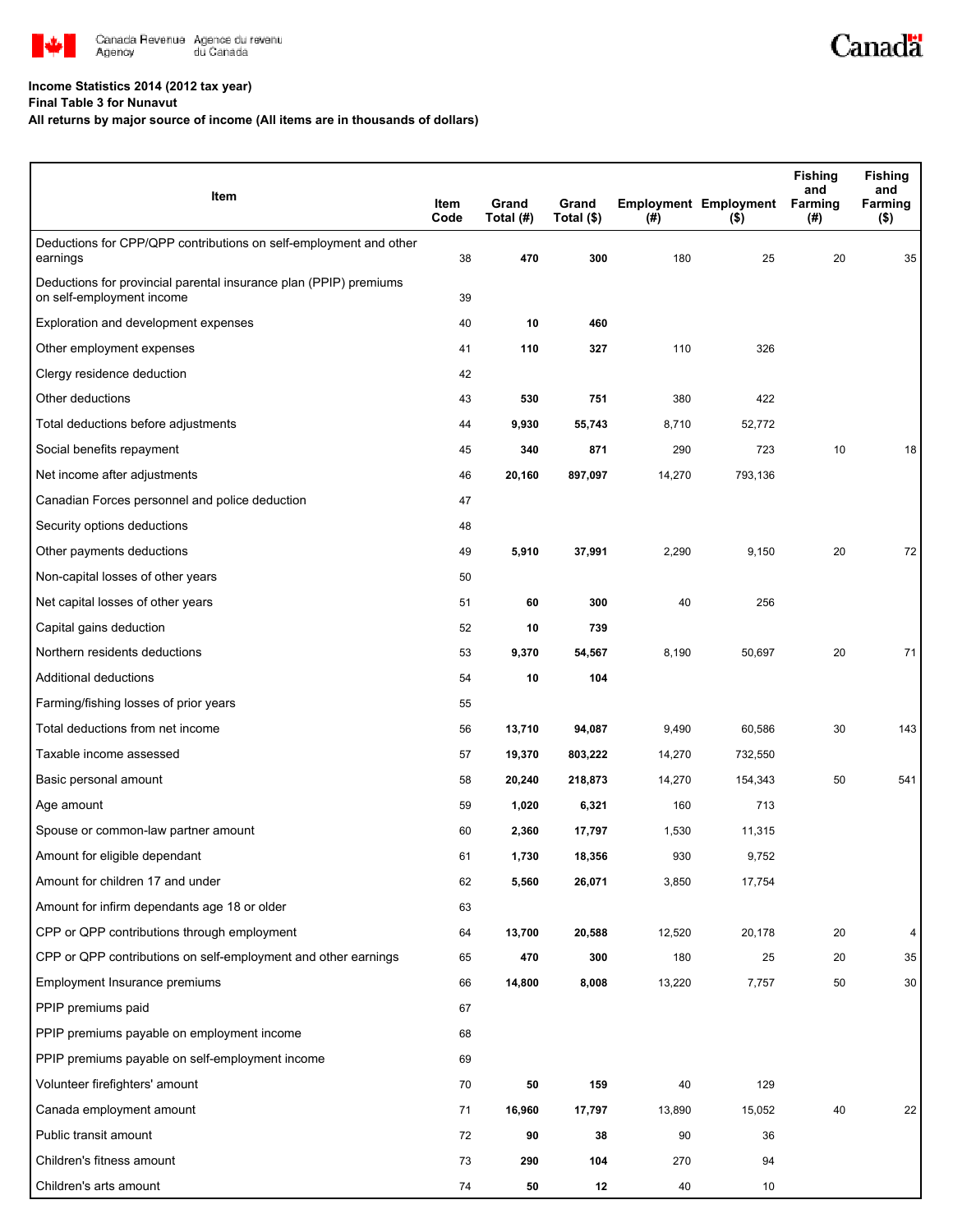

# **Income Statistics 2014 (2012 tax year)**

**Final Table 3 for Nunavut**

**All returns by major source of income (All items are in thousands of dollars)**

|                                                                   |              |                    |                     |        |                                         | <b>Fishing</b><br>and | <b>Fishing</b><br>and |
|-------------------------------------------------------------------|--------------|--------------------|---------------------|--------|-----------------------------------------|-----------------------|-----------------------|
| Item                                                              | Item<br>Code | Grand<br>Total (#) | Grand<br>Total (\$) | (#)    | <b>Employment Employment</b><br>$($ \$) | Farming<br>(#)        | Farming<br>$($ \$)    |
| Home buyers' amount                                               | 75           | 60                 | 230                 | 50     | 220                                     |                       |                       |
| Pension income amount                                             | 76           | 860                | 1,615               | 410    | 779                                     |                       |                       |
| Caregiver amount                                                  | 77           | 30                 | 166                 | 20     | 100                                     |                       |                       |
| Disability amount                                                 | 78           | 90                 | 687                 | 40     | 264                                     |                       |                       |
| Disability amount transferred from a dependant                    | 79           | 70                 | 746                 | 50     | 487                                     |                       |                       |
| Interest paid on student loans                                    | 80           | 370                | 285                 | 370    | 282                                     |                       |                       |
| Tuition, education, and textbook amounts                          | 81           | 980                | 5,374               | 920    | 5,128                                   |                       |                       |
| Tuition, education, and textbook amounts transferred from a child | 82           | 100                | 523                 | 90     | 504                                     |                       |                       |
| Amounts transferred from spouse or common-law partner             | 83           | 1,110              | 5,636               | 520    | 2,326                                   |                       |                       |
| Medical expenses                                                  | 84           | 250                | 687                 | 200    | 531                                     |                       |                       |
| Total tax credits on personal amounts                             | 85           | 20,240             | 52,562              | 14,270 | 37,172                                  | 50                    | 111                   |
| Allowable charitable donations and government gifts               | 86           | 1,890              | 3,034               | 1,680  | 2,703                                   |                       |                       |
| Eligible cultural and ecological gifts                            | 87           |                    |                     |        |                                         |                       |                       |
| Total tax credit on donations and gifts                           | 88           | 1,890              | 838                 | 1,680  | 747                                     |                       |                       |
| Total federal non-refundable tax credits                          | 89           | 20,240             | 53,400              | 14,270 | 37,919                                  | 50                    | 111                   |
| Federal dividend tax credit                                       | 90           | 700                | 1,240               | 590    | 372                                     |                       |                       |
| Overseas employment tax credit                                    | 91           |                    |                     |        |                                         |                       |                       |
| Minimum tax carryover                                             | 92           |                    |                     |        |                                         |                       |                       |
| Basic federal tax                                                 | 93           | 11,000             | 109,192             | 10,050 | 103,191                                 |                       |                       |
| Federal Foreign Tax Credit                                        | 94           | 180                | 23                  | 150    | 14                                      |                       |                       |
| Federal Political contribution tax credit                         | 95           | 70                 | 15                  | 60     | 12                                      |                       |                       |
| <b>Investment Tax Credit</b>                                      | 96           |                    |                     |        |                                         |                       |                       |
| Labour-sponsored funds tax credit                                 | 97           |                    |                     |        |                                         |                       |                       |
| Alternative minimum tax payable                                   | 98           |                    |                     |        |                                         |                       |                       |
| Net federal tax                                                   | 99           | 10,980             | 109,124             | 10,030 | 103,138                                 |                       |                       |
| CPP contributions on self-employment                              | 100          | 470                | 600                 | 180    | 50                                      | 20                    | 70                    |
| Social Benefits repayment                                         | 101          | 340                | 871                 | 290    | 723                                     | 10                    | 18                    |
| <b>Net Provincial Tax</b>                                         | 102          | 10,900             | 35,202              | 10,000 | 33,215                                  |                       |                       |
| Total tax payable                                                 | 103          | 11,260             | 145,798             | 10,170 | 137,126                                 |                       |                       |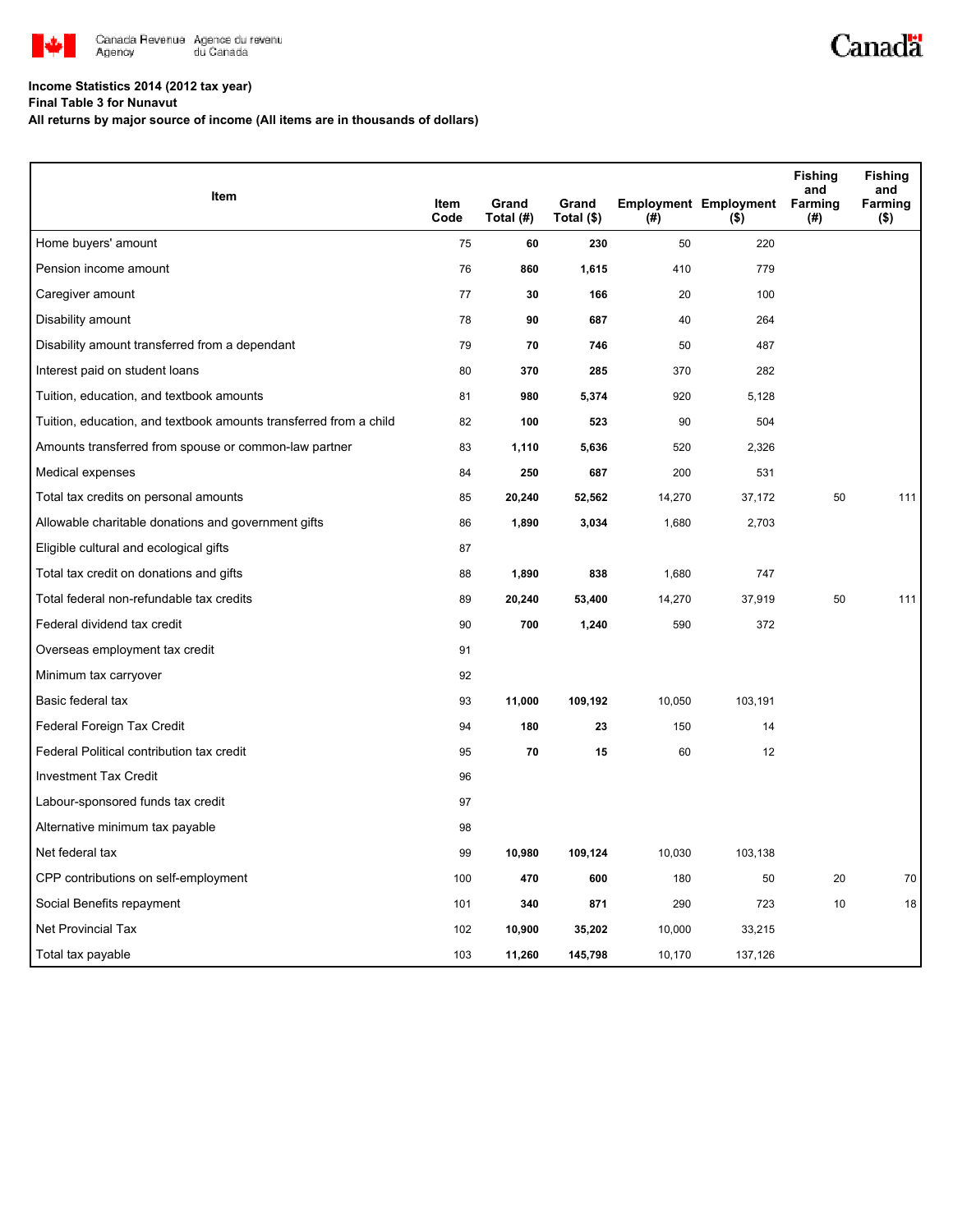| Item                                                                                              | Item<br>Code | Income (#) | Income (\$) | <b>Sales</b><br>(# ) | <b>Sales</b><br>Professional Professional (Self-Employment) (Self-Employment)<br>$($ \$) | <b>Partnerships</b><br>(# ) | Proprietorship/ Proprietorship/<br><b>Partnerships</b><br>$($ \$) |
|---------------------------------------------------------------------------------------------------|--------------|------------|-------------|----------------------|------------------------------------------------------------------------------------------|-----------------------------|-------------------------------------------------------------------|
| Number of taxable returns                                                                         | $\mathbf{1}$ | 30         |             |                      |                                                                                          | 180                         |                                                                   |
| Number of non-taxable returns                                                                     | 2            |            |             |                      |                                                                                          | 30                          |                                                                   |
| Total number of returns                                                                           | 3            | 40         |             |                      |                                                                                          | 220                         |                                                                   |
| Employment income                                                                                 | 4            | 10         | 137         |                      |                                                                                          | 100                         | 1,365                                                             |
| Commissions (from employment)                                                                     | 5            |            |             |                      |                                                                                          |                             |                                                                   |
| Other employment income                                                                           | 6            |            |             |                      |                                                                                          |                             |                                                                   |
| Old Age Security pension (OASP)                                                                   | 7            |            |             |                      |                                                                                          | 20                          | 92                                                                |
| CPP or QPP benefits                                                                               | 8            |            |             |                      |                                                                                          | 20                          | 169                                                               |
| Other pensions or superannuation                                                                  | 9            |            |             |                      |                                                                                          | 20                          | 253                                                               |
| Elected split-pension amount                                                                      | 10           |            |             |                      |                                                                                          |                             |                                                                   |
| Universal Child Care Benefit (UCCB)                                                               | 11           |            |             |                      |                                                                                          | 40                          | 56                                                                |
| Employment Insurance and other benefits                                                           | 12           |            |             |                      |                                                                                          |                             |                                                                   |
| Taxable amount of dividends from taxable<br>Canadian corporations                                 | 13           |            |             |                      |                                                                                          |                             |                                                                   |
| Interest and other investment income                                                              | 14           | 10         | 47          |                      |                                                                                          | 20                          | 10                                                                |
| Net partnership income (Limited or<br>non-active partners only)                                   | 15           |            |             |                      |                                                                                          |                             |                                                                   |
| Net rental income                                                                                 | 16           |            |             |                      |                                                                                          |                             |                                                                   |
| Taxable capital gains                                                                             | 17           |            |             |                      |                                                                                          |                             |                                                                   |
| Registered retirement savings plan<br>income (RRSP)                                               | 18           |            |             |                      |                                                                                          | 10                          | 64                                                                |
| Other income                                                                                      | 19           | 10         | 27          |                      |                                                                                          | 30                          | 61                                                                |
| Net business income                                                                               | 20           |            |             |                      |                                                                                          | 210                         | 6,226                                                             |
| Net professional income                                                                           | 21           | 40         | 4,943       |                      |                                                                                          |                             |                                                                   |
| Net commission income                                                                             | 22           |            |             |                      |                                                                                          |                             |                                                                   |
| Net farming income                                                                                | 23           |            |             |                      |                                                                                          |                             |                                                                   |
| Net fishing income                                                                                | 24           |            |             |                      |                                                                                          |                             |                                                                   |
| Workers' compensation benefits                                                                    | 25           |            |             |                      |                                                                                          |                             |                                                                   |
| Social assistance payments                                                                        | 26           |            |             |                      |                                                                                          |                             |                                                                   |
| Net federal supplements                                                                           | 27           |            |             |                      |                                                                                          |                             |                                                                   |
| Total income assessed                                                                             | 28           | 40         | 5,555       |                      |                                                                                          | 210                         | 8,656                                                             |
| Registered pension plan contributions<br>(RPP)                                                    | 29           |            |             |                      |                                                                                          |                             |                                                                   |
| <b>RRSP</b> deduction                                                                             | 30           | 20         | 308         |                      |                                                                                          | 30                          | 342                                                               |
| Deduction for elected split-pension<br>amount                                                     | 31           |            |             |                      |                                                                                          |                             |                                                                   |
| Annual union, professional, or like dues                                                          | 32           |            |             |                      |                                                                                          | 20                          | 5                                                                 |
| Child care expenses                                                                               | 33           |            |             |                      |                                                                                          | 10                          | 43                                                                |
| <b>Business investment loss</b>                                                                   | 34           |            |             |                      |                                                                                          |                             |                                                                   |
| Moving expenses                                                                                   | 35           |            |             |                      |                                                                                          |                             |                                                                   |
| Support payments made                                                                             | 36           |            |             |                      |                                                                                          |                             |                                                                   |
| Carrying charges and interest expenses                                                            | 37           |            |             |                      |                                                                                          |                             |                                                                   |
| Deductions for CPP/QPP contributions on<br>self-employment and other earnings                     | 38           | 30         | 57          |                      |                                                                                          | 170                         | 171                                                               |
| Deductions for provincial parental<br>insurance plan (PPIP) premiums on<br>self-employment income | 39           |            |             |                      |                                                                                          |                             |                                                                   |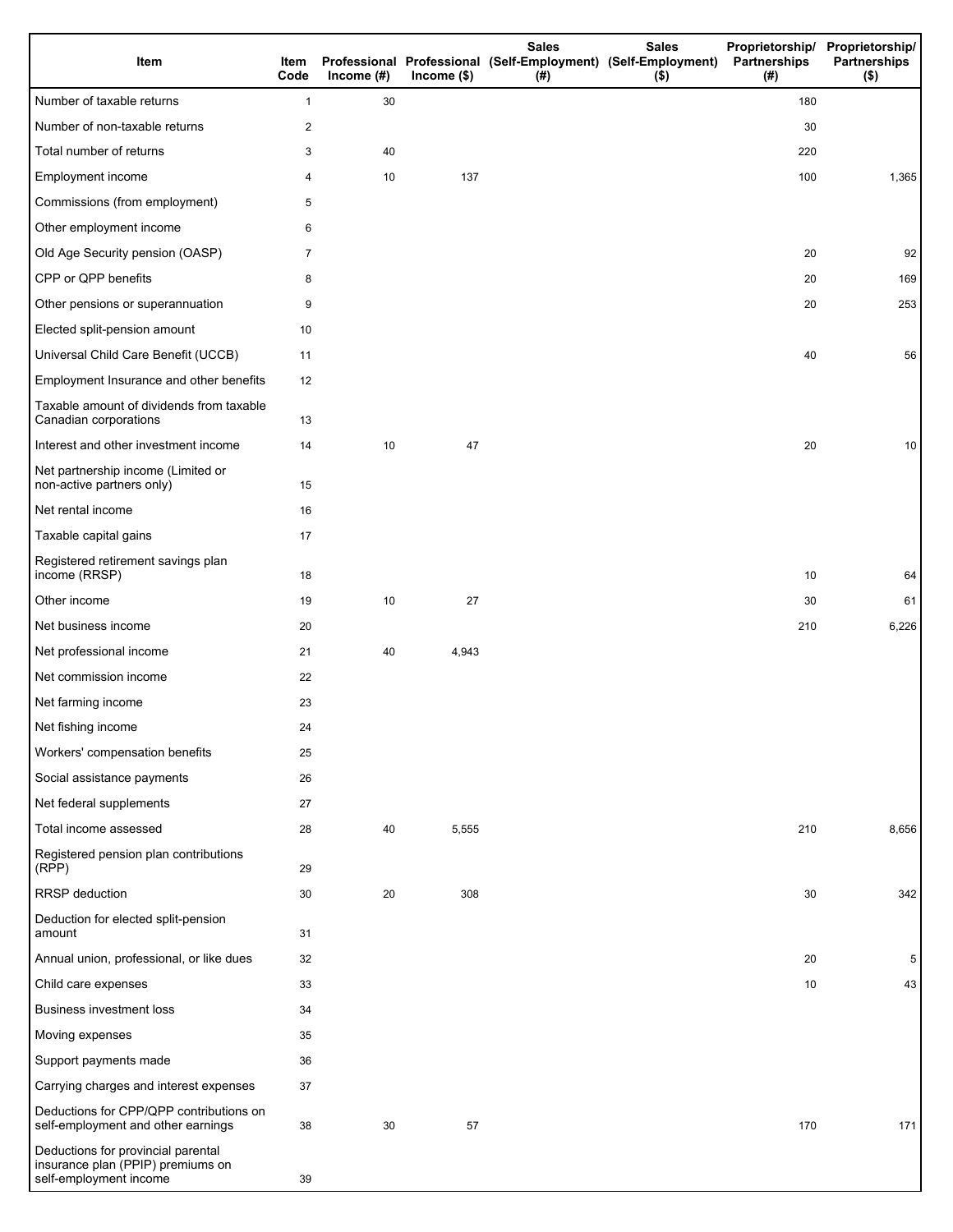| Item                                                              | Item<br>Code | Income (#) | Income $($)$ | <b>Sales</b><br>Professional Professional (Self-Employment) (Self-Employment)<br>(# ) | <b>Sales</b><br>$($ \$) | Proprietorship/<br>Partnerships<br>(#) | Proprietorship/<br><b>Partnerships</b><br>$($ \$) |
|-------------------------------------------------------------------|--------------|------------|--------------|---------------------------------------------------------------------------------------|-------------------------|----------------------------------------|---------------------------------------------------|
| Exploration and development expenses                              | 40           |            |              |                                                                                       |                         |                                        |                                                   |
| Other employment expenses                                         | 41           |            |              |                                                                                       |                         |                                        |                                                   |
| Clergy residence deduction                                        | 42           |            |              |                                                                                       |                         |                                        |                                                   |
| Other deductions                                                  | 43           |            |              |                                                                                       |                         | 10                                     | 10                                                |
| Total deductions before adjustments                               | 44           | 40         | 496          |                                                                                       |                         | 180                                    | 620                                               |
| Social benefits repayment                                         | 45           |            |              |                                                                                       |                         |                                        |                                                   |
| Net income after adjustments                                      | 46           | 40         | 5,059        |                                                                                       |                         | 210                                    | 8,100                                             |
| Canadian Forces personnel and police<br>deduction                 | 47           |            |              |                                                                                       |                         |                                        |                                                   |
| Security options deductions                                       | 48           |            |              |                                                                                       |                         |                                        |                                                   |
| Other payments deductions                                         | 49           |            |              |                                                                                       |                         | 20                                     | 111                                               |
| Non-capital losses of other years                                 | 50           |            |              |                                                                                       |                         |                                        |                                                   |
| Net capital losses of other years                                 | 51           |            |              |                                                                                       |                         |                                        |                                                   |
| Capital gains deduction                                           | 52           |            |              |                                                                                       |                         |                                        |                                                   |
| Northern residents deductions                                     | 53           | 20         | 102          |                                                                                       |                         | 100                                    | 446                                               |
| Additional deductions                                             | 54           |            |              |                                                                                       |                         |                                        |                                                   |
| Farming/fishing losses of prior years                             | 55           |            |              |                                                                                       |                         |                                        |                                                   |
| Total deductions from net income                                  | 56           | 20         | 107          |                                                                                       |                         | 110                                    | 585                                               |
| Taxable income assessed                                           | 57           | 40         | 4,952        |                                                                                       |                         | 210                                    | 7,515                                             |
| Basic personal amount                                             | 58           |            |              |                                                                                       |                         | 220                                    | 2,323                                             |
| Age amount                                                        | 59           |            |              |                                                                                       |                         | 10                                     | 56                                                |
| Spouse or common-law partner amount                               | 60           |            |              |                                                                                       |                         |                                        |                                                   |
| Amount for eligible dependant                                     | 61           |            |              |                                                                                       |                         |                                        |                                                   |
| Amount for children 17 and under                                  | 62           |            |              |                                                                                       |                         | 30                                     | 99                                                |
| Amount for infirm dependants age 18 or<br>older                   | 63           |            |              |                                                                                       |                         |                                        |                                                   |
| CPP or QPP contributions through<br>employment                    | 64           |            |              |                                                                                       |                         | 90                                     | 47                                                |
| CPP or QPP contributions on<br>self-employment and other earnings | 65           | 30         | 57           |                                                                                       |                         | 170                                    | 171                                               |
| Employment Insurance premiums                                     | 66           |            |              |                                                                                       |                         | 70                                     | 19                                                |
| PPIP premiums paid                                                | 67           |            |              |                                                                                       |                         |                                        |                                                   |
| PPIP premiums payable on employment<br>income                     | 68           |            |              |                                                                                       |                         |                                        |                                                   |
| PPIP premiums payable on<br>self-employment income                | 69           |            |              |                                                                                       |                         |                                        |                                                   |
| Volunteer firefighters' amount                                    | 70           |            |              |                                                                                       |                         |                                        |                                                   |
| Canada employment amount                                          | 71           |            |              |                                                                                       |                         | 100                                    | 98                                                |
| Public transit amount                                             | 72           |            |              |                                                                                       |                         |                                        |                                                   |
| Children's fitness amount                                         | 73           |            |              |                                                                                       |                         |                                        |                                                   |
| Children's arts amount                                            | 74           |            |              |                                                                                       |                         |                                        |                                                   |
| Home buyers' amount                                               | 75           |            |              |                                                                                       |                         |                                        |                                                   |
| Pension income amount                                             | 76           |            |              |                                                                                       |                         | 20                                     | 30                                                |
| Caregiver amount                                                  | 77           |            |              |                                                                                       |                         |                                        |                                                   |
| Disability amount                                                 | 78           |            |              |                                                                                       |                         |                                        |                                                   |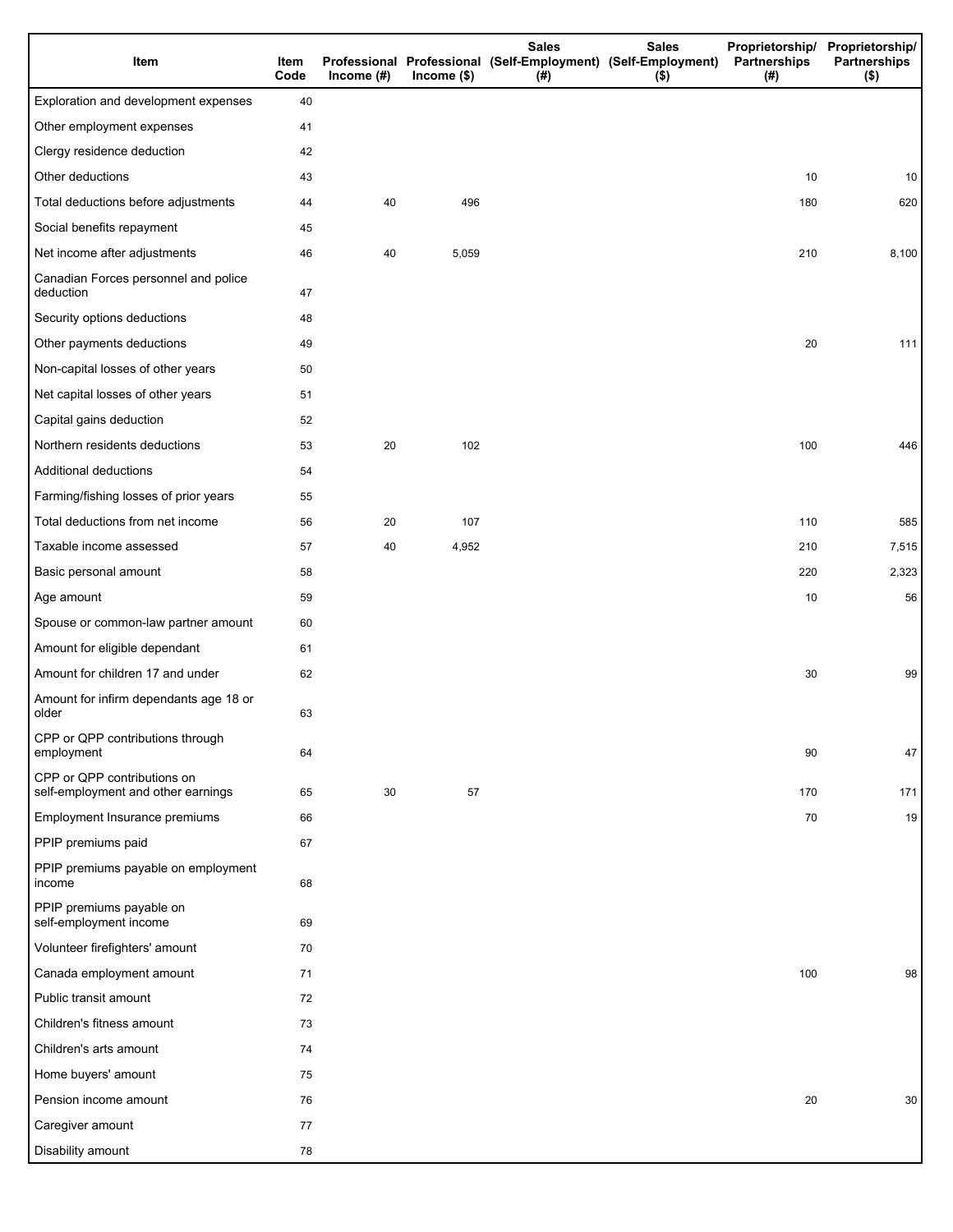| Item                                                                 | Item<br>Code | Income (#) | Income (\$) | <b>Sales</b><br>(#) | <b>Sales</b><br>Professional Professional (Self-Employment) (Self-Employment)<br>$($ \$) | Partnerships<br>(#) | Proprietorship/ Proprietorship/<br><b>Partnerships</b><br>$($ \$) |
|----------------------------------------------------------------------|--------------|------------|-------------|---------------------|------------------------------------------------------------------------------------------|---------------------|-------------------------------------------------------------------|
| Disability amount transferred from a<br>dependant                    | 79           |            |             |                     |                                                                                          |                     |                                                                   |
| Interest paid on student loans                                       | 80           |            |             |                     |                                                                                          |                     |                                                                   |
| Tuition, education, and textbook amounts                             | 81           |            |             |                     |                                                                                          |                     |                                                                   |
| Tuition, education, and textbook amounts<br>transferred from a child | 82           |            |             |                     |                                                                                          |                     |                                                                   |
| Amounts transferred from spouse or<br>common-law partner             | 83           |            |             |                     |                                                                                          | 10                  | 38                                                                |
| Medical expenses                                                     | 84           |            |             |                     |                                                                                          | 20                  | 26                                                                |
| Total tax credits on personal amounts                                | 85           |            |             |                     |                                                                                          | 220                 | 475                                                               |
| Allowable charitable donations and<br>government gifts               | 86           | 10         | 40          |                     |                                                                                          | 30                  | 59                                                                |
| Eligible cultural and ecological gifts                               | 87           |            |             |                     |                                                                                          |                     |                                                                   |
| Total tax credit on donations and gifts                              | 88           | 10         | 11          |                     |                                                                                          | 30                  | 16                                                                |
| Total federal non-refundable tax credits                             | 89           |            |             |                     |                                                                                          | 220                 | 491                                                               |
| Federal dividend tax credit                                          | 90           |            |             |                     |                                                                                          |                     |                                                                   |
| Overseas employment tax credit                                       | 91           |            |             |                     |                                                                                          |                     |                                                                   |
| Minimum tax carryover                                                | 92           |            |             |                     |                                                                                          |                     |                                                                   |
| Basic federal tax                                                    | 93           | 30         | 1,054       |                     |                                                                                          | 120                 | 957                                                               |
| Federal Foreign Tax Credit                                           | 94           |            |             |                     |                                                                                          |                     |                                                                   |
| Federal Political contribution tax credit                            | 95           |            |             |                     |                                                                                          |                     |                                                                   |
| <b>Investment Tax Credit</b>                                         | 96           |            |             |                     |                                                                                          |                     |                                                                   |
| Labour-sponsored funds tax credit                                    | 97           |            |             |                     |                                                                                          |                     |                                                                   |
| Alternative minimum tax payable                                      | 98           |            |             |                     |                                                                                          |                     |                                                                   |
| Net federal tax                                                      | 99           | 30         | 1,050       |                     |                                                                                          | 120                 | 954                                                               |
| CPP contributions on self-employment                                 | 100          | 30         | 114         |                     |                                                                                          | 170                 | 342                                                               |
| Social Benefits repayment                                            | 101          |            |             |                     |                                                                                          |                     |                                                                   |
| <b>Net Provincial Tax</b>                                            | 102          | 30         | 385         |                     |                                                                                          | 120                 | 299                                                               |
| Total tax payable                                                    | 103          | 30         | 1,550       |                     |                                                                                          | 180                 | 1,631                                                             |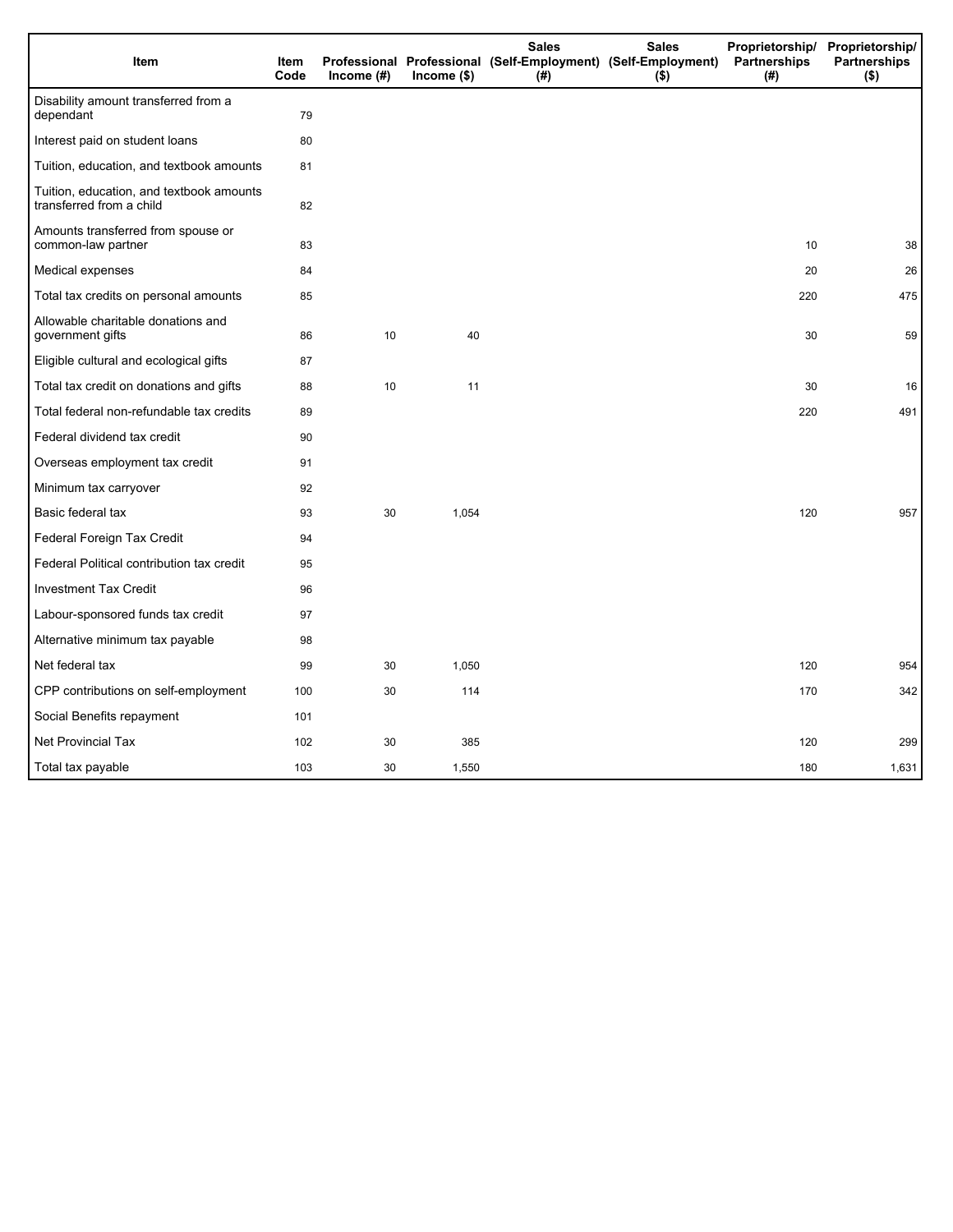| Item                                                                                           | Item<br>Code   | (#) | Investment Investment<br>$($ \$) | Pension<br>(#) | Pension<br>$($ \$) | <b>Benefit</b><br>(#) | <b>Benefit</b><br>$($ \$) |
|------------------------------------------------------------------------------------------------|----------------|-----|----------------------------------|----------------|--------------------|-----------------------|---------------------------|
| Number of taxable returns                                                                      | $\mathbf{1}$   | 80  |                                  | 270            |                    | 390                   |                           |
| Number of non-taxable returns                                                                  | $\overline{c}$ | 40  |                                  | 630            |                    | 3,940                 |                           |
| Total number of returns                                                                        | 3              | 110 |                                  | 890            |                    | 4,340                 |                           |
| Employment income                                                                              | 4              | 70  | 3,565                            | 390            | 2,140              | 2,420                 | 8,464                     |
| Commissions (from employment)                                                                  | 5              |     |                                  |                |                    |                       |                           |
| Other employment income                                                                        | 6              |     |                                  | 20             | 59                 | 10                    | 17                        |
| Old Age Security pension (OASP)                                                                | $\overline{7}$ |     |                                  | 670            | 4,146              | 190                   | 1,124                     |
| CPP or QPP benefits                                                                            | 8              | 20  | 118                              | 820            | 5,044              |                       |                           |
| Other pensions or superannuation                                                               | 9              |     |                                  | 330            | 5,483              | 20                    | 95                        |
| Elected split-pension amount                                                                   | 10             |     |                                  | 90             | 870                |                       |                           |
| Universal Child Care Benefit (UCCB)                                                            | 11             |     |                                  | 40             | 43                 | 1,670                 | 3,006                     |
| Employment Insurance and other benefits                                                        | 12             |     |                                  | 20             | 137                | 610                   | 8,166                     |
| Taxable amount of dividends from taxable Canadian corporations                                 | 13             | 60  | 5,849                            | 30             | 111                | 20                    | 24                        |
| Interest and other investment income                                                           | 14             | 50  | 163                              | 50             | 77                 |                       |                           |
| Net partnership income (Limited or non-active partners only)                                   | 15             |     |                                  |                |                    |                       |                           |
| Net rental income                                                                              | 16             | 40  | 442                              |                |                    |                       |                           |
| Taxable capital gains                                                                          | 17             | 30  | 961                              | 10             | 17                 |                       |                           |
| Registered retirement savings plan income (RRSP)                                               | 18             | 10  | 91                               | 20             | 61                 |                       |                           |
| Other income                                                                                   | 19             | 20  | 187                              | 160            | 435                | 370                   | 500                       |
| Net business income                                                                            | 20             |     |                                  | 70             | 167                | 110                   | 201                       |
| Net professional income                                                                        | 21             |     |                                  | 10             | 11                 |                       |                           |
| Net commission income                                                                          | 22             |     |                                  |                |                    |                       |                           |
| Net farming income                                                                             | 23             |     |                                  |                |                    |                       |                           |
| Net fishing income                                                                             | 24             |     |                                  |                |                    |                       |                           |
| Workers' compensation benefits                                                                 | 25             |     |                                  | 10             | 70                 | 70                    | 957                       |
| Social assistance payments                                                                     | 26             |     |                                  | 290            | 793                | 3,050                 | 23,355                    |
| Net federal supplements                                                                        | 27             |     |                                  | 330            | 1,274              | 220                   | 1,779                     |
| Total income assessed                                                                          | 28             | 110 | 11,783                           | 890            | 20,994             | 4,340                 | 48,493                    |
| Registered pension plan contributions (RPP)                                                    | 29             |     |                                  | 30             | 32                 | 40                    | 28                        |
| <b>RRSP</b> deduction                                                                          | 30             | 30  | 353                              | 20             | 129                | 20                    | 24                        |
| Deduction for elected split-pension amount                                                     | 31             |     |                                  | 70             | 359                |                       |                           |
| Annual union, professional, or like dues                                                       | 32             | 10  | 6                                | 50             | 8                  | 500                   | 25                        |
| Child care expenses                                                                            | 33             |     |                                  |                |                    | 30                    | 31                        |
| <b>Business investment loss</b>                                                                | 34             |     |                                  |                |                    |                       |                           |
| Moving expenses                                                                                | 35             |     |                                  |                |                    |                       |                           |
| Support payments made                                                                          | 36             |     |                                  |                |                    |                       |                           |
| Carrying charges and interest expenses                                                         | 37             | 20  | 73                               | 10             | 22                 |                       |                           |
| Deductions for CPP/QPP contributions on self-employment and other                              |                |     |                                  |                |                    |                       |                           |
| earnings                                                                                       | 38             |     |                                  | 20             | 4                  | 30                    | 2                         |
| Deductions for provincial parental insurance plan (PPIP) premiums on<br>self-employment income | 39             |     |                                  |                |                    |                       |                           |
| Exploration and development expenses                                                           | 40             |     |                                  |                |                    |                       |                           |
| Other employment expenses                                                                      | 41             |     |                                  |                |                    |                       |                           |
| Clergy residence deduction                                                                     | 42             |     |                                  |                |                    |                       |                           |
| Other deductions                                                                               | 43             |     |                                  | 10             | 5                  | 110                   | 141                       |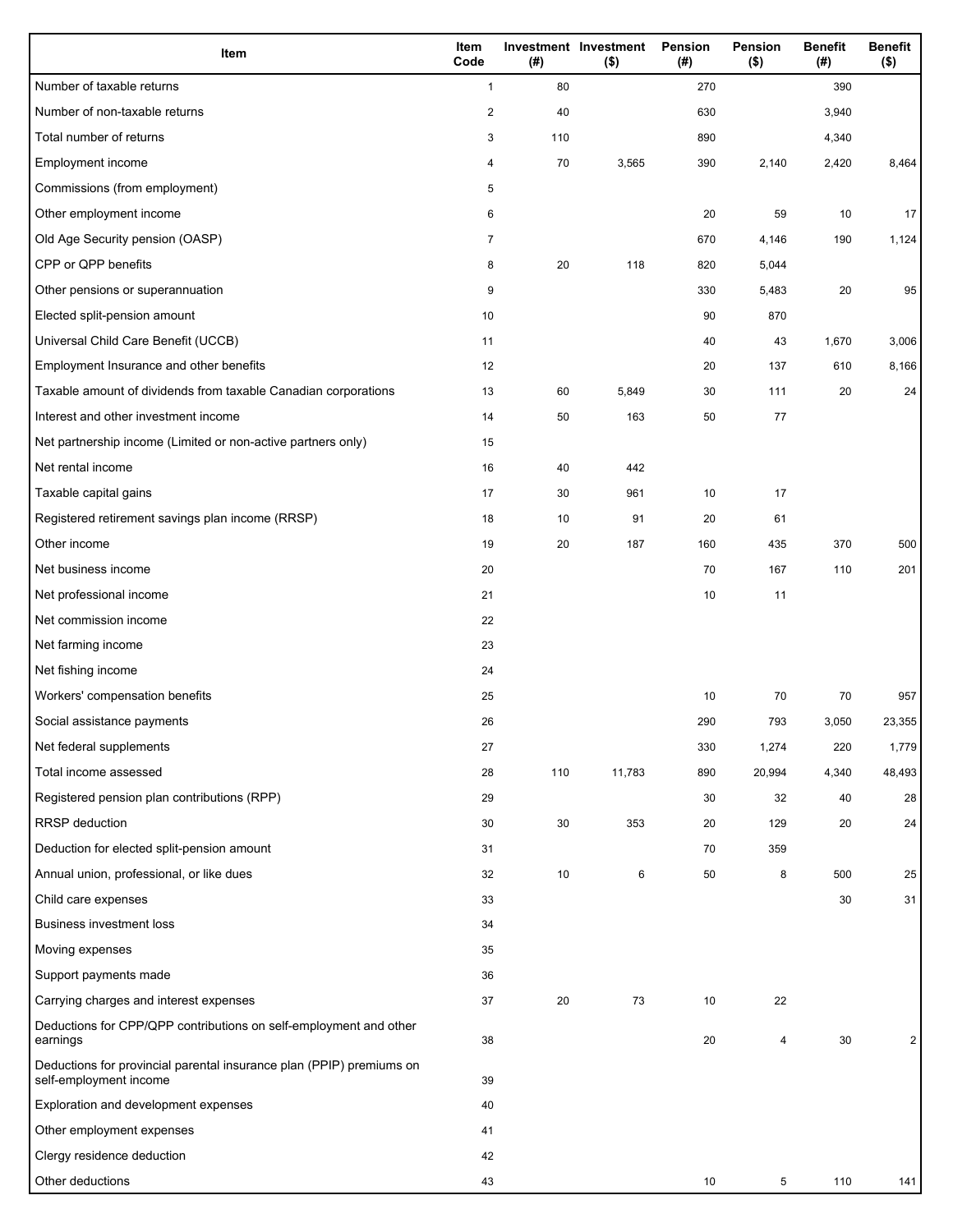| Item                                                              | <b>Item Code</b> | (#) | Investment Investment<br>$($ \$) |     | Pension (#) Pension (\$) Benefit (#) Benefit (\$) |       |              |
|-------------------------------------------------------------------|------------------|-----|----------------------------------|-----|---------------------------------------------------|-------|--------------|
| Total deductions before adjustments                               | 44               | 60  | 514                              | 170 | 559                                               | 680   | 293          |
| Social benefits repayment                                         | 45               |     |                                  | 10  | 36                                                |       |              |
| Net income after adjustments                                      | 46               | 110 | 11,243                           | 890 | 20,399                                            | 4,340 | 48,187       |
| Canadian Forces personnel and police deduction                    | 47               |     |                                  |     |                                                   |       |              |
| Security options deductions                                       | 48               |     |                                  |     |                                                   |       |              |
| Other payments deductions                                         | 49               |     |                                  | 400 | 2,138                                             | 3,120 | 26,091       |
| Non-capital losses of other years                                 | 50               |     |                                  |     |                                                   |       |              |
| Net capital losses of other years                                 | 51               |     |                                  |     |                                                   |       |              |
| Capital gains deduction                                           | 52               |     |                                  |     |                                                   |       |              |
| Northern residents deductions                                     | 53               | 60  | 293                              | 290 | 1,082                                             | 610   | 1,562        |
| Additional deductions                                             | 54               |     |                                  |     |                                                   |       |              |
| Farming/fishing losses of prior years                             | 55               |     |                                  |     |                                                   |       |              |
| Total deductions from net income                                  | 56               | 70  | 999                              | 570 | 3,222                                             | 3,280 | 27,662       |
| Taxable income assessed                                           | 57               | 110 | 10,244                           | 890 | 17,177                                            | 3,550 | 20,736       |
| Basic personal amount                                             | 58               | 110 | 1,201                            | 890 | 9,653                                             | 4,340 | 46,906       |
| Age amount                                                        | 59               |     |                                  | 660 | 4,260                                             | 190   | 1,261        |
| Spouse or common-law partner amount                               | 60               |     |                                  | 90  | 410                                               | 690   | 5,741        |
| Amount for eligible dependant                                     | 61               |     |                                  | 50  | 548                                               | 710   | 7,687        |
| Amount for children 17 and under                                  | 62               | 20  | 87                               | 100 | 323                                               | 1,490 | 7,449        |
| Amount for infirm dependants age 18 or older                      | 63               |     |                                  |     |                                                   |       |              |
| CPP or QPP contributions through employment                       | 64               | 60  | 89                               | 100 | 39                                                | 830   | 180          |
| CPP or QPP contributions on self-employment and other earnings    | 65               |     |                                  | 20  | 4                                                 | 30    | $\mathbf{2}$ |
| Employment Insurance premiums                                     | 66               | 40  | 19                               | 180 | 26                                                | 1,150 | 133          |
| PPIP premiums paid                                                | 67               |     |                                  |     |                                                   |       |              |
| PPIP premiums payable on employment income                        | 68               |     |                                  |     |                                                   |       |              |
| PPIP premiums payable on self-employment income                   | 69               |     |                                  |     |                                                   |       |              |
| Volunteer firefighters' amount                                    | 70               |     |                                  |     |                                                   |       |              |
| Canada employment amount                                          | 71               | 70  | 74                               | 400 | 364                                               | 2,310 | 2,037        |
| Public transit amount                                             | 72               |     |                                  |     |                                                   |       |              |
| Children's fitness amount                                         | 73               |     |                                  |     |                                                   |       |              |
| Children's arts amount                                            | 74               |     |                                  |     |                                                   |       |              |
| Home buyers' amount                                               | 75               |     |                                  |     |                                                   |       |              |
| Pension income amount                                             | 76               | 10  | 21                               | 390 | 737                                               | 20    | 29           |
| Caregiver amount                                                  | 77               |     |                                  |     |                                                   |       |              |
| Disability amount                                                 | 78               |     |                                  | 30  | 241                                               | 20    | 158          |
| Disability amount transferred from a dependant                    | 79               |     |                                  |     |                                                   | 20    | 217          |
| Interest paid on student loans                                    | 80               |     |                                  |     |                                                   |       |              |
| Tuition, education, and textbook amounts                          | 81               |     |                                  |     |                                                   | 30    | 64           |
| Tuition, education, and textbook amounts transferred from a child | 82               |     |                                  |     |                                                   |       |              |
| Amounts transferred from spouse or common-law partner             | 83               |     |                                  | 80  | 413                                               | 470   | 2,694        |
| Medical expenses                                                  | 84               |     |                                  | 20  | 51                                                |       |              |
| Total tax credits on personal amounts                             | 85               | 110 | 268                              | 890 | 2,567                                             | 4,340 | 11,195       |
| Allowable charitable donations and government gifts               | 86               | 20  | 22                               | 90  | 127                                               | 40    | 21           |
| Eligible cultural and ecological gifts                            | 87               |     |                                  |     |                                                   |       |              |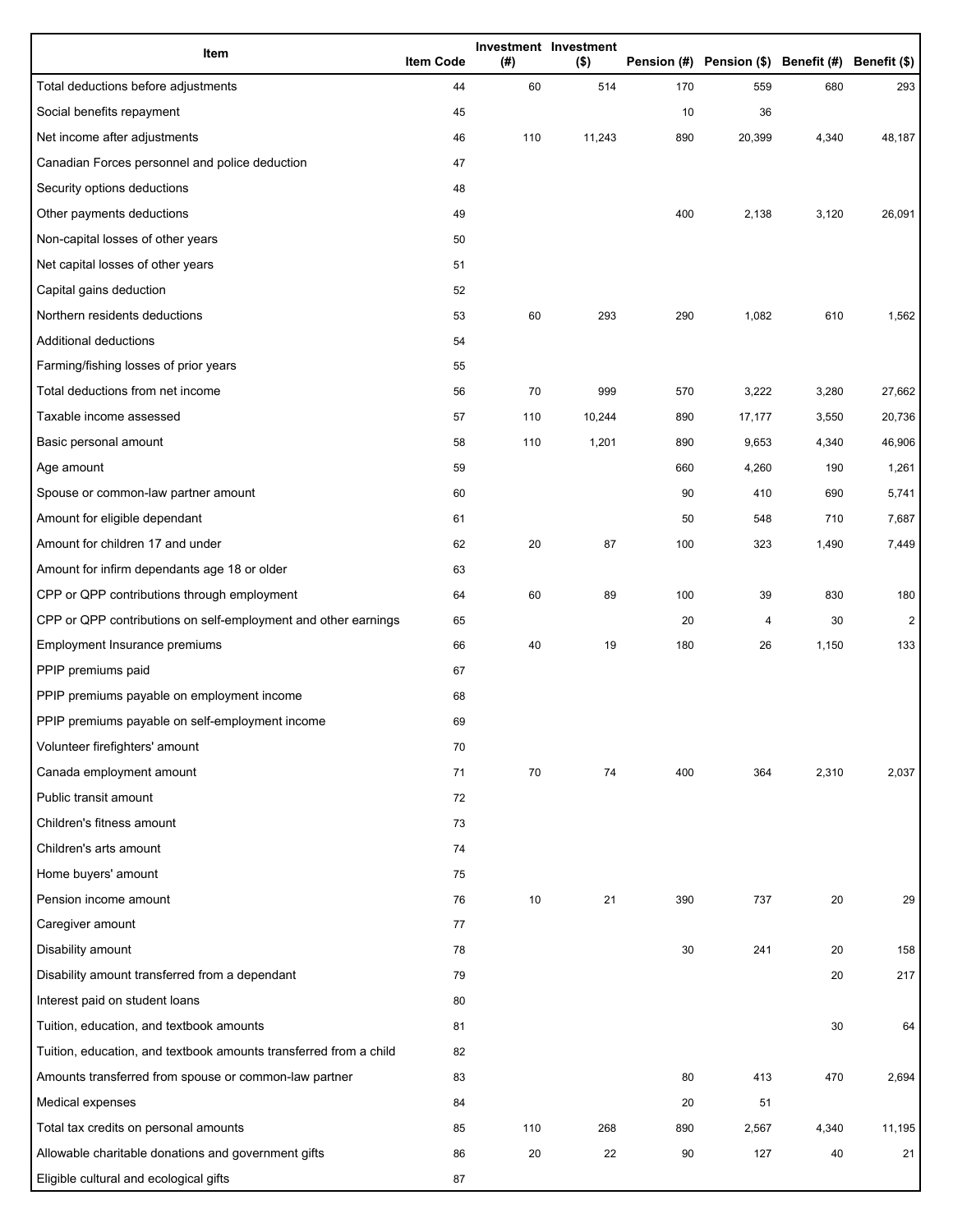| Item                                      | <b>Item Code</b> | (#) | Investment Investment<br>$($ \$) |     | Pension (#) Pension (\$) Benefit (#) |       | Benefit (\$) |
|-------------------------------------------|------------------|-----|----------------------------------|-----|--------------------------------------|-------|--------------|
| Total tax credit on donations and gifts   | 88               | 20  | 6                                | 90  | 35                                   | 40    | 5            |
| Total federal non-refundable tax credits  | 89               | 110 | 274                              | 890 | 2,602                                | 4,340 | 11,200       |
| Federal dividend tax credit               | 90               | 50  | 797                              | 30  | 15                                   | 10    | $\mathbf{1}$ |
| Overseas employment tax credit            | 91               |     |                                  |     |                                      |       |              |
| Minimum tax carryover                     | 92               |     |                                  |     |                                      |       |              |
| Basic federal tax                         | 93               | 70  | 1,292                            | 260 | 838                                  | 340   | 450          |
| Federal Foreign Tax Credit                | 94               |     |                                  |     |                                      |       |              |
| Federal Political contribution tax credit | 95               |     |                                  |     |                                      |       |              |
| Investment Tax Credit                     | 96               |     |                                  |     |                                      |       |              |
| Labour-sponsored funds tax credit         | 97               |     |                                  |     |                                      |       |              |
| Alternative minimum tax payable           | 98               |     |                                  |     |                                      |       |              |
| Net federal tax                           | 99               | 70  | 1,289                            | 260 | 837                                  | 330   | 450          |
| CPP contributions on self-employment      | 100              |     |                                  | 20  | 9                                    | 30    | 5            |
| Social Benefits repayment                 | 101              |     |                                  | 10  | 36                                   |       |              |
| Net Provincial Tax                        | 102              | 70  | 492                              | 200 | 223                                  | 360   | 124          |
| Total tax payable                         | 103              | 80  | 1,814                            | 270 | 1,106                                | 390   | 591          |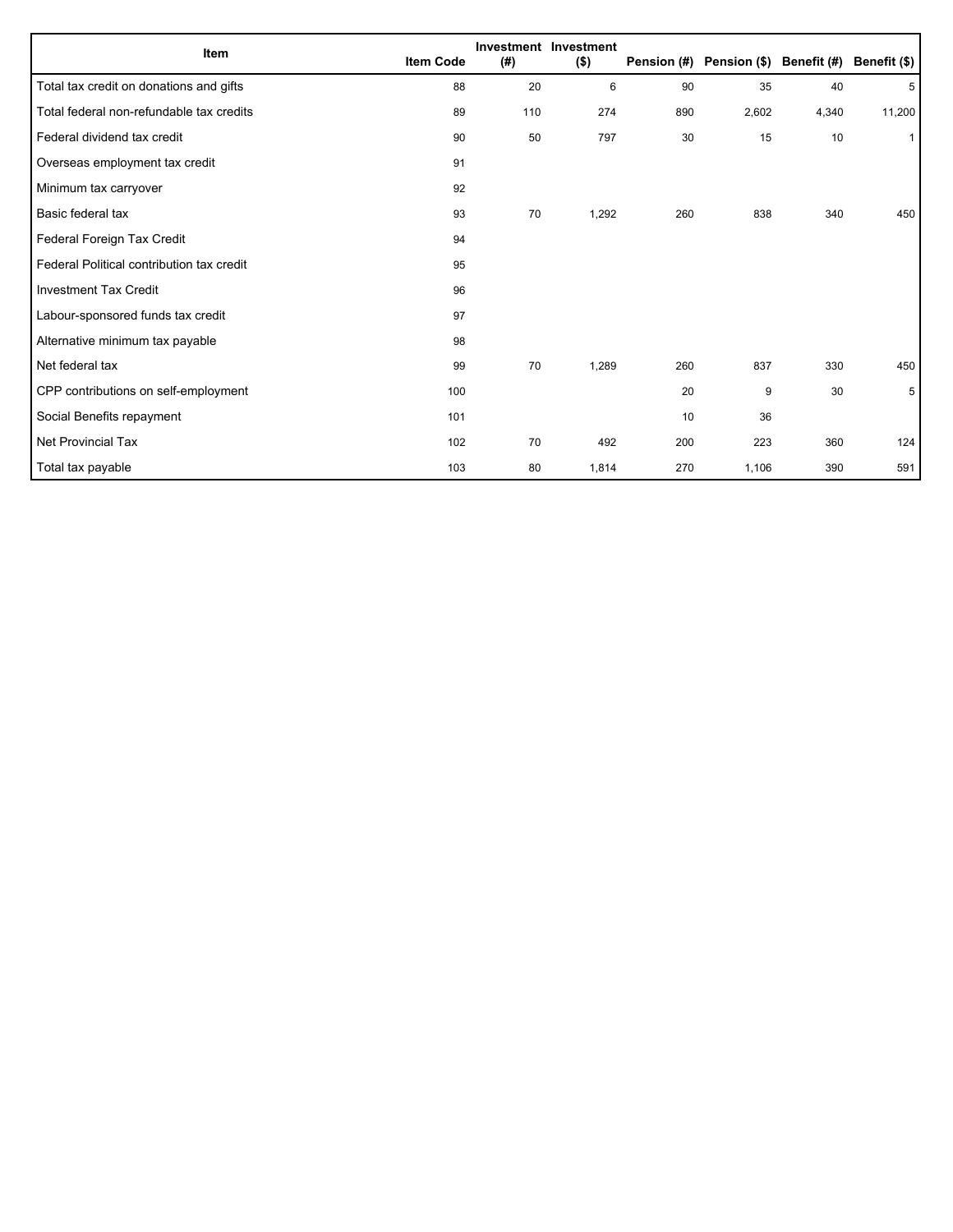| Item                                                                                        | Item Code Other (#) |     | Other (\$) |
|---------------------------------------------------------------------------------------------|---------------------|-----|------------|
| Number of taxable returns                                                                   | $\mathbf{1}$        | 100 |            |
| Number of non-taxable returns                                                               | $\overline{2}$      | 230 |            |
| Total number of returns                                                                     | 3                   | 320 |            |
| Employment income                                                                           | 4                   | 170 | 1,703      |
| Commissions (from employment)                                                               | 5                   |     |            |
| Other employment income                                                                     | 6                   |     |            |
| Old Age Security pension (OASP)                                                             | $\overline{7}$      |     |            |
| CPP or QPP benefits                                                                         | 8                   | 20  | 86         |
| Other pensions or superannuation                                                            | 9                   | 10  | 77         |
| Elected split-pension amount                                                                | 10                  |     |            |
| Universal Child Care Benefit (UCCB)                                                         | 11                  | 60  | 87         |
| Employment Insurance and other benefits                                                     | 12                  | 10  | 123        |
| Taxable amount of dividends from taxable Canadian corporations                              | 13                  | 10  | 33         |
| Interest and other investment income                                                        | 14                  | 20  | 19         |
| Net partnership income (Limited or non-active partners only)                                | 15                  |     |            |
| Net rental income                                                                           | 16                  |     |            |
| Taxable capital gains                                                                       | 17                  |     |            |
| Registered retirement savings plan income (RRSP)                                            | 18                  | 40  | 935        |
| Other income                                                                                | 19                  | 240 | 5,013      |
| Net business income                                                                         | 20                  | 20  | 82         |
| Net professional income                                                                     | 21                  |     |            |
| Net commission income                                                                       | 22                  |     |            |
| Net farming income                                                                          | 23                  |     |            |
| Net fishing income                                                                          | 24                  |     |            |
| Workers' compensation benefits                                                              | 25                  |     |            |
| Social assistance payments                                                                  | 26                  | 60  | 217        |
| Net federal supplements                                                                     | 27                  |     |            |
| Total income assessed                                                                       | 28                  | 270 | 8,862      |
| Registered pension plan contributions (RPP)                                                 | 29                  | 20  | 56         |
| RRSP deduction                                                                              | 30                  | 20  | 174        |
| Deduction for elected split-pension amount                                                  | 31                  |     |            |
| Annual union, professional, or like dues                                                    | 32                  | 40  | 8          |
| Child care expenses                                                                         | 33                  |     |            |
| <b>Business investment loss</b>                                                             | 34                  |     |            |
| Moving expenses                                                                             | 35                  |     |            |
| Support payments made                                                                       | 36                  |     |            |
| Carrying charges and interest expenses                                                      | 37                  |     |            |
| Deductions for CPP/QPP contributions on self-employment and other earnings                  | 38                  |     |            |
| Deductions for provincial parental insurance plan (PPIP) premiums on self-employment income | 39                  |     |            |
| Exploration and development expenses                                                        | 40                  |     |            |
| Other employment expenses                                                                   | 41                  |     |            |
| Clergy residence deduction                                                                  | 42                  |     |            |
| Other deductions                                                                            | 43                  |     |            |
| Total deductions before adjustments                                                         | 44                  | 80  | 452        |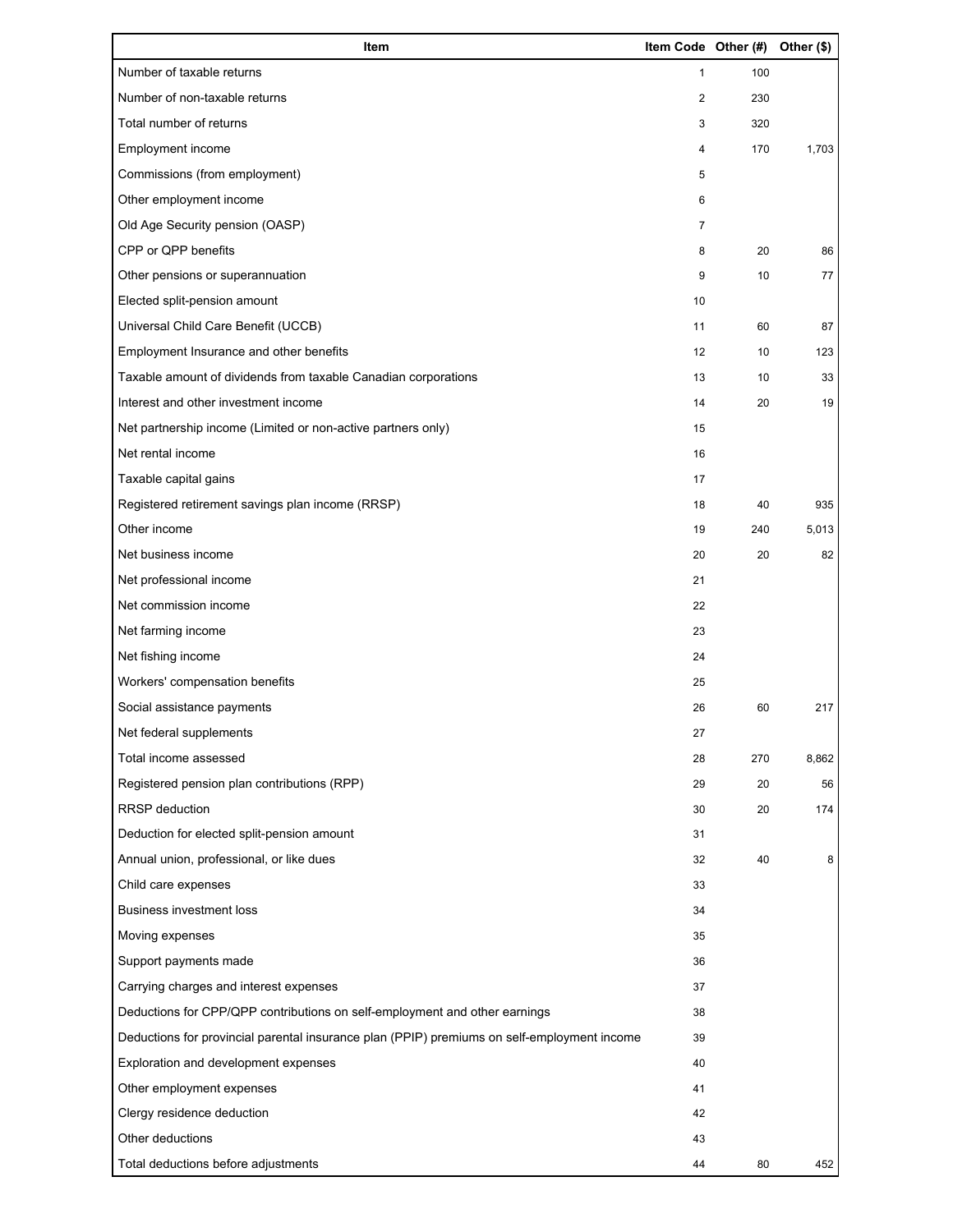| Item                                                              | Item Code Other (#) |     | Other (\$) |
|-------------------------------------------------------------------|---------------------|-----|------------|
| Social benefits repayment                                         | 45                  |     |            |
| Net income after adjustments                                      | 46                  | 260 | 8,395      |
| Canadian Forces personnel and police deduction                    | 47                  |     |            |
| Security options deductions                                       | 48                  |     |            |
| Other payments deductions                                         | 49                  | 60  | 412        |
| Non-capital losses of other years                                 | 50                  |     |            |
| Net capital losses of other years                                 | 51                  |     |            |
| Capital gains deduction                                           | 52                  |     |            |
| Northern residents deductions                                     | 53                  | 90  | 314        |
| Additional deductions                                             | 54                  |     |            |
| Farming/fishing losses of prior years                             | 55                  |     |            |
| Total deductions from net income                                  | 56                  | 130 | 782        |
| Taxable income assessed                                           | 57                  | 260 | 7,612      |
| Basic personal amount                                             | 58                  | 320 | 3,484      |
| Age amount                                                        | 59                  |     |            |
| Spouse or common-law partner amount                               | 60                  | 20  | 152        |
| Amount for eligible dependant                                     | 61                  | 20  | 195        |
| Amount for children 17 and under                                  | 62                  | 60  | 276        |
| Amount for infirm dependants age 18 or older                      | 63                  |     |            |
| CPP or QPP contributions through employment                       | 64                  | 70  | 45         |
| CPP or QPP contributions on self-employment and other earnings    | 65                  |     |            |
| Employment Insurance premiums                                     | 66                  | 90  | 20         |
| PPIP premiums paid                                                | 67                  |     |            |
| PPIP premiums payable on employment income                        | 68                  |     |            |
| PPIP premiums payable on self-employment income                   | 69                  |     |            |
| Volunteer firefighters' amount                                    | 70                  |     |            |
| Canada employment amount                                          | 71                  | 150 | 139        |
| Public transit amount                                             | 72                  |     |            |
| Children's fitness amount                                         | 73                  |     |            |
| Children's arts amount                                            | 74                  |     |            |
| Home buyers' amount                                               | 75                  |     |            |
| Pension income amount                                             | 76                  |     |            |
| Caregiver amount                                                  | 77                  |     |            |
| Disability amount                                                 | 78                  |     |            |
| Disability amount transferred from a dependant                    | 79                  |     |            |
| Interest paid on student loans                                    | 80                  |     |            |
| Tuition, education, and textbook amounts                          | 81                  | 10  | 43         |
| Tuition, education, and textbook amounts transferred from a child | 82                  |     |            |
| Amounts transferred from spouse or common-law partner             | 83                  | 20  | 129        |
| Medical expenses                                                  | 84                  |     |            |
| Total tax credits on personal amounts                             | 85                  | 320 | 682        |
| Allowable charitable donations and government gifts               | 86                  | 20  | 63         |
| Eligible cultural and ecological gifts                            | 87                  |     |            |
| Total tax credit on donations and gifts                           | 88                  | 20  | 18         |